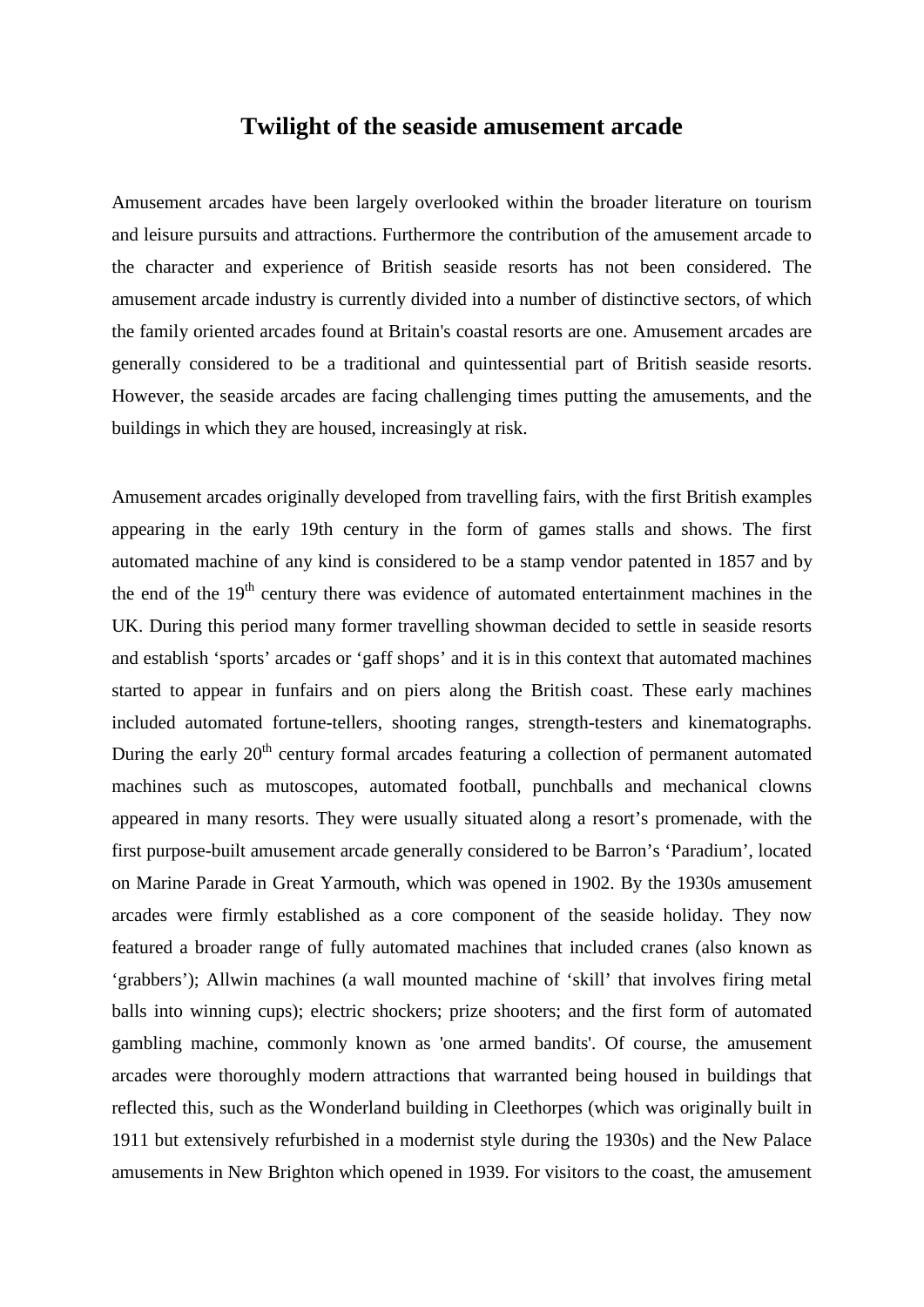arcades would have offered out of the ordinary experiences through their modern machines and buildings, and in this way the arcades helped to create the atmosphere of excitement, pleasure, escape and the extraordinary at British seaside resorts.

Nevertheless, the popularity of the British seaside resorts could not last forever and as the resorts began to decline during the 1960s many of the grand theatres, concert halls, pavilions and ballrooms closed due to reduced patronage. In many cases these buildings were swiftly transformed into amusement arcades, which was a relatively simple task as the arcades did not require the buildings to be extensively refurbished, nor did they need specialist fixtures and fittings. Among the many examples of seaside architecture that were converted in this way were Brighton West pier's concert hall; the 360 degree cinema at Blackpool Pleasure Beach; Southport pier pavilion; and Colwyn Bay pier theatre. By this point there were numerous automated machines on the market, including gambling machines, cranes, pushers (also called 'penny falls') and various forms of novelty games (such as horseracing, pinball, driving games etc). However, it was during the 1970s and 1980s that British amusement arcades underwent their most rapid expansion, with the introduction of 'video game' machines such as Space Invaders, Asteroids, Pong, and Pac Man. These machines had major appeal to the youth and family markets and the arcades offered many young people the only opportunity to experience this new, exciting technology. The buildings in which these machines were housed also underwent a radical overhaul, with extensive use of fluorescent lighting, music and PA systems, and fibre-glass frontages which created an almost Vegasesque aesthetic at many British seaside resorts (for a classic early 1970s example see Shaw's Premier Amusements in Bridlington). Thus the colourful, illuminated, and noisy amusement arcades retained their reputation for spectacle and the extraordinary.

However, since the 1990s seaside amusement arcades have been in significant, and some might say, terminal decline. The reasons for this decline are four-fold. Firstly, the traditional seaside arcades have seen increased competition from within the amusement arcade industry, with the rise of the Family Entertainment Centre (FEC). FECs provide not only arcade machines, but also a range of other components such as tenpin bowling, pool halls, bars, restaurants, soft play areas, and rides such as dodgems. From the mid-1990s onwards a number of major national and multi-national companies established FECs in the UK, making significant investments in the machines and other facilities that featured within these Centres.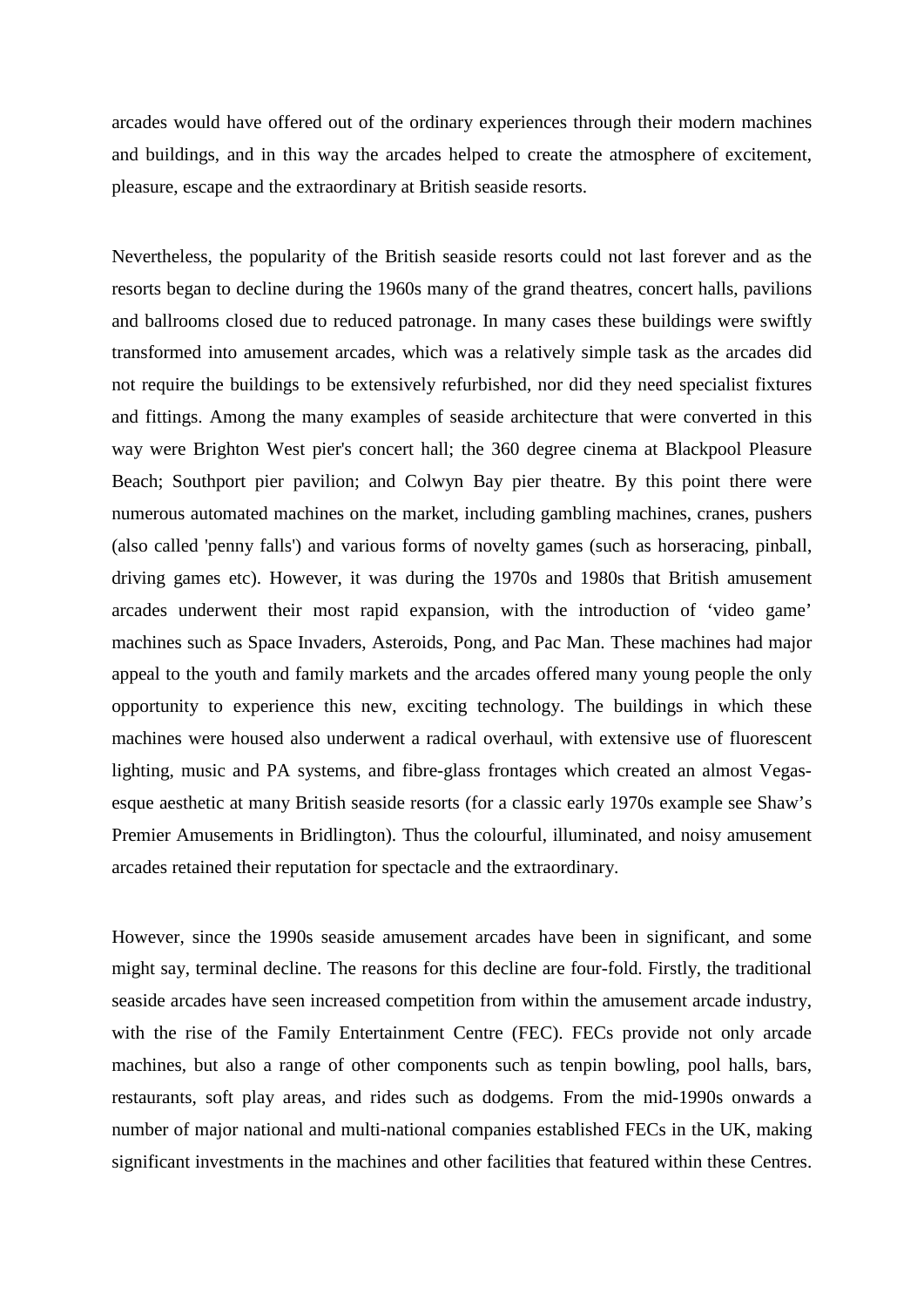FECs represented a new form of competition for the traditional family seaside arcade. They were able to offer a secure, safe and clean environment for their customers, and were therefore more appealing to the family market. Furthermore, unlike the seaside arcades, the FECs were more likely to be located in city centres or in large-scale shopping centres (for example one of the most successful FECs, Namco's 'Funscape', is located in London's County Hall) leading to increased footfall on a year-round basis. Secondly, seaside amusement arcades were also facing the problem of a poor public image, and had gained a reputation for anti-social behaviour and low level criminality among young people with little else to do and nowhere else to go. A number of studies within the UK portrayed seaside arcades as dangerous and unsafe, venues for immoral or illegal activities, and encouraging problem gambling behaviour amongst children and adolescents. This negative perception has deterred the family market from visiting seaside arcades. Thirdly, the rise of the home games consoles also had a negative impact on amusement arcades. By the mid-1990s home games consoles were able to compete with the arcade video games in terms of the quality of graphics and game playing, resulting in young people no longer needing to visit amusement arcades to enjoy video gaming.

The final factor affecting seaside arcades has been recent changes in government legislation since the introduction of the 2005 Gambling Act. After the demise of the arcade video games a large proportion of the traditional seaside arcades had invested in reel based gambling (fruit) machines. Since its introduction, the Gambling Act has had negative impacts on the seaside amusements, with arcade owners complaining that the legislation made the arcades less competitive than other gambling establishments such as bingo halls, casinos and betting shops. More recently amusement arcade owners have been contesting another part of the 2005 Gambling Act: Machine Games Duty (MGD). The introduction of MGD in February 2013 implements a 'gross-profits tax' on all gaming-based arcade machines, and with profits already negligible for many arcades, operators claim that the MGD will result in job losses, reduced opening hours, and many seaside arcades going out of business.

The closure of amusement arcades will have a significant impact on the resortscape of many seaside towns. Almost 200 seaside amusement arcades closed their doors for good between 2007 and 2009 and it is estimated that up to half of the remaining 1000 arcades at British resorts are vulnerable. This presents a considerable dilemma in regards to what to do with